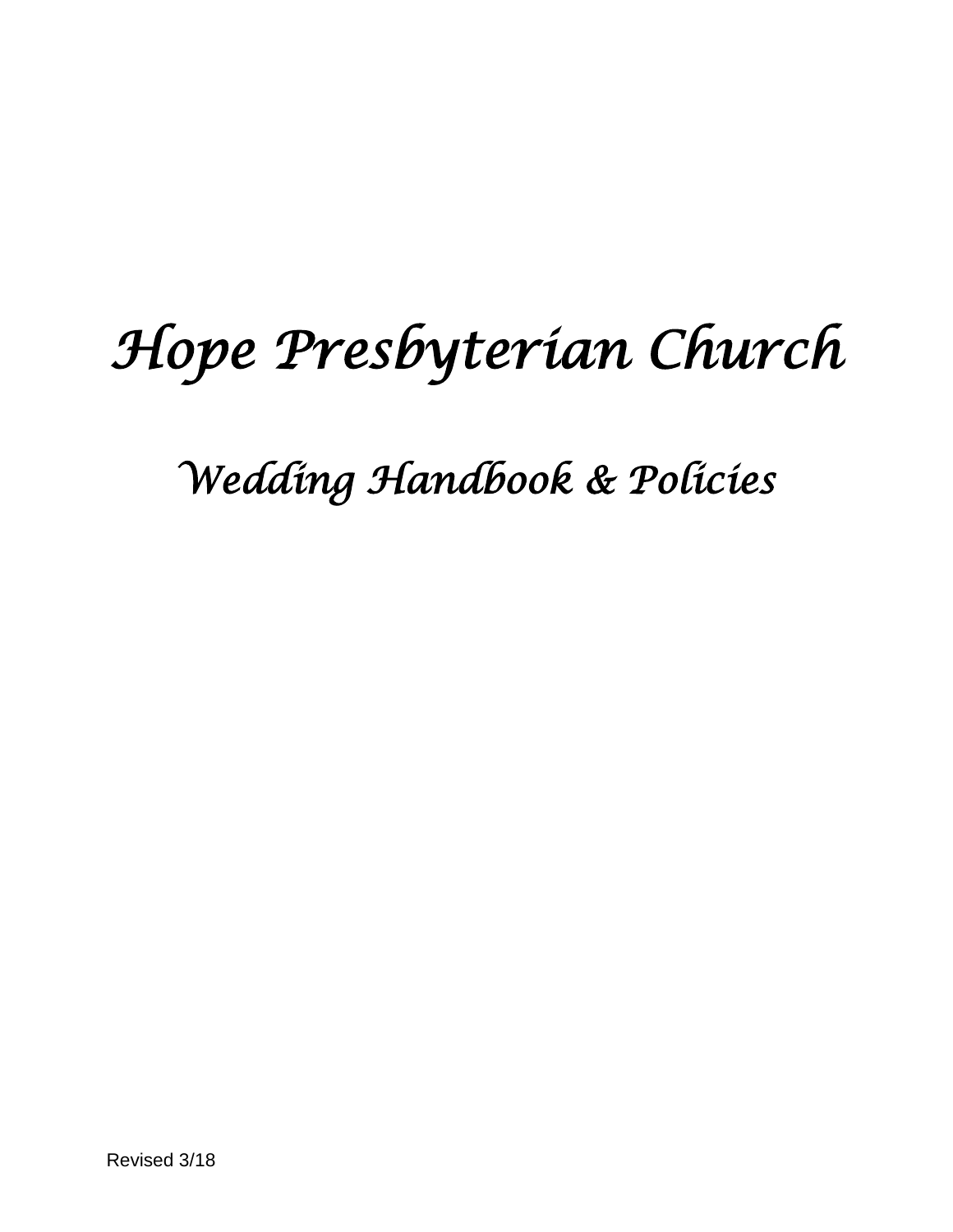#### **Hope Presbyterian Church Usage & Service Fees for Weddings**

Hope Presbyterian Church 7730 North Shore Drive, Spicer, MN 56288 (320) 796-2650

Facility Usage:

Non-members – (includes Custodial and Wedding Hostess fees) Sanctuary/Hopewood Chapel - \$800.00 Fellowship Hall  $&$  Kitchen (if reception is held here) – Additional \$300.00 Members – (includes Custodial and Wedding Hostess fees) Sanctuary/Hopewood Chapel - \$450.00 Fellowship Hall & Kitchen (if reception is held here) – Additional \$200.00

Staff Fees:

Minister's Fee: To Be Determined Counselor's Fee for Premarital Counseling: (members & non-members) As arranged with counseling agency. Organist Fee: \$250.00 (members & non-members) Sound Tech: (If using Hope Presbyterian Church sound equipment) – Additional \$200 (members & non-members)

Checks are to be made out to Hope Presbyterian Church for facility usage. **Church facility usage fees for our sanctuary or Hopewood Chapel are to be paid when the Wedding Information Form is submitted for Session approval.**

The Wedding Information Form must be filled out completely and returned to Hope Presbyterian Church as soon as possible along with the facility usage fee for the Sanctuary/Hopewood Chapel plus any other facilities you may use, such as the Fellowship Hall for a reception. This facility usage fee/deposit holds the date for your wedding. The Session of Hope Presbyterian Church holds final authority in any disputes. If for any reason the request must be denied, your deposit will be returned with an explanation. Failure to pay fees at the time the form is returned will jeopardize your reservation.

**Additional payments for minister's fee, organist or sound tech is due no less than 2 (two) weeks prior to your wedding**. See Staff Fees above.

All planners of weddings and wedding receptions held at Hope Presbyterian Church MUST CONSULT with the church Wedding Hostess. It is your responsibility to make contact with the Wedding Hostess well in advance of your event. The office phone number is (320) 796-2650. Upon approval of your wedding date by the Session, you will be contacted by the Wedding Hostess to confirm and proceed with planning.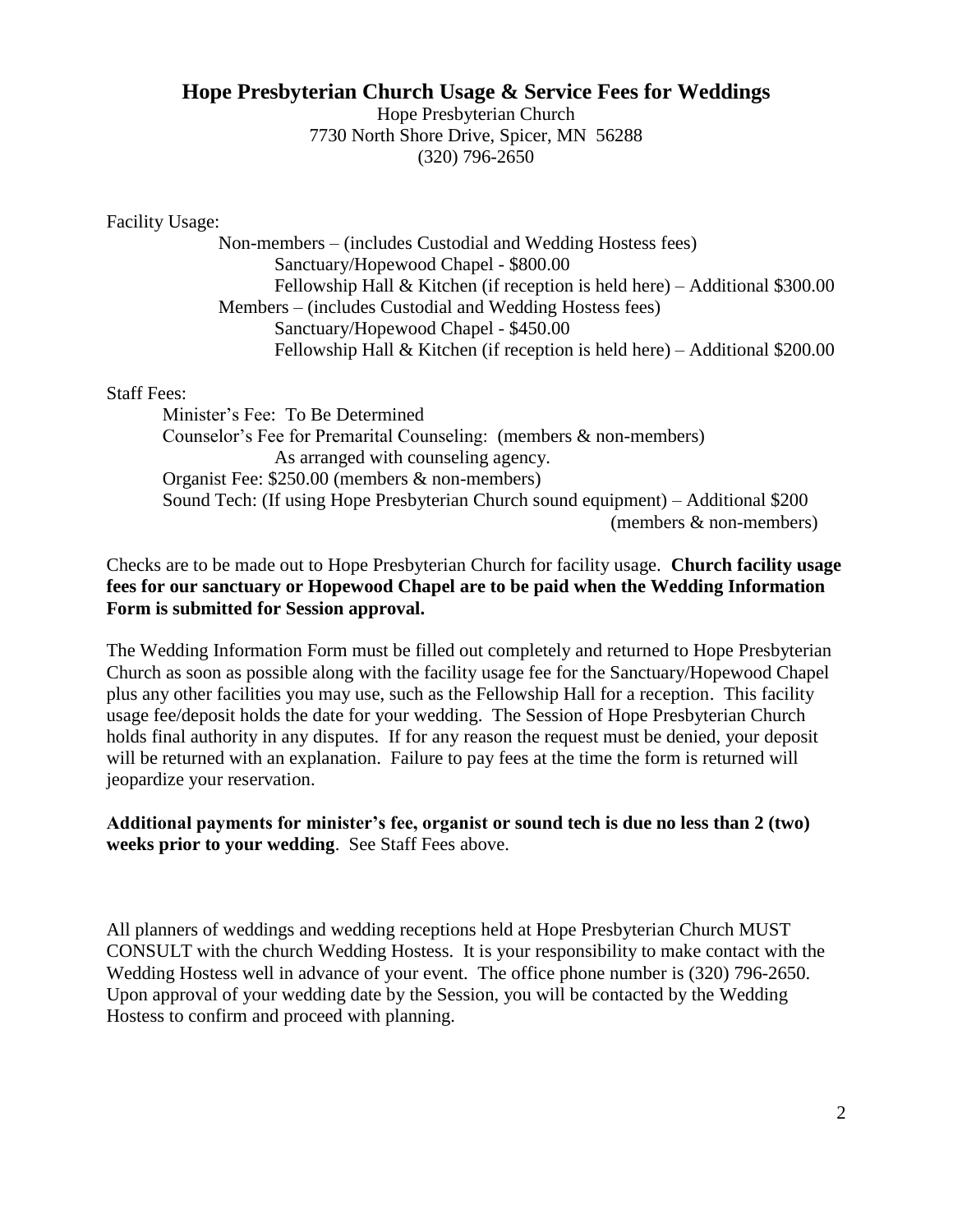#### **Weddings at Hope Presbyterian Church**

We are pleased to share with you your joy as you prepare for your wedding service and your marriage. Because we believe that you want your wedding to be a joyous and meaningful service of worship, we offer this booklet to make your planning easier and more effective.

It is the wish of both the Session and the clergy that the wedding between a man and a woman will acknowledge the love of God and the presence of that love in the marriage covenant. It is our responsibility to see that everything which happens in the wedding service honors God and reminds us that marriage is a sacred covenant, a gift given for our benefit by God.

When preparing for your wedding service, you should keep in mind the following items:

- 1. You need to call or visit the church office as soon as possible after you have decided to marry, and certainly before you have set the final date. **All dates are subject to the approval of the church Session.** The Session, the church governing board, typically meets on the 1st Monday of each month. Submitting the request form prior to the meeting will expedite the scheduling process. Attached you will find a Wedding Information Form which is to be filled out and returned with the deposit to the church as soon as possible.
- 2. If you have chosen our pastor to officiate at your wedding, you should plan enough time between the initial contact with the office and the date of the wedding to allow the pastor to meet with you for two - one hour sessions to plan the wedding ceremony.
- 3. Premarital counseling is a separate issue and must be completed. If you have chosen our pastor to officiate at your wedding, it will be your responsibility to contact Ostergaard Consultation Services or another counseling agency and set up an appointment.
- 4. Flowers are appropriate for the occasion, in as much as they lend beauty and life to the service, reflecting both the gracious and creative hand of our God.
- 5. It is appropriate that pictures be taken so that the persons to be married, as well as friends and relatives, are enabled to remember the wedding service. These rules will apply to all photographers and all types of picture taking (still pictures, motion pictures and videotapes):
- A. Photographers may take pictures of the bride, groom and wedding party in the rooms where preparation is taking place, as agreed to by the couple.
- B. Photographers may take pictures of the wedding party as they come through the door of the sanctuary.
- C. Once the wedding party starts down the aisle, there will be NO flash photography permitted. The photographer is not permitted to move around in the front of the sanctuary in order to compose better pictures. The lights and the motion of the photographers take away from the worship experience. Videotaping will be allowed only from a stationary position.
- D. Prior to or after the service, the photographers may take as many pictures as they wish while the couple poses.
- E. NO one is allowed in the sound balcony for any reason-only the sound technician.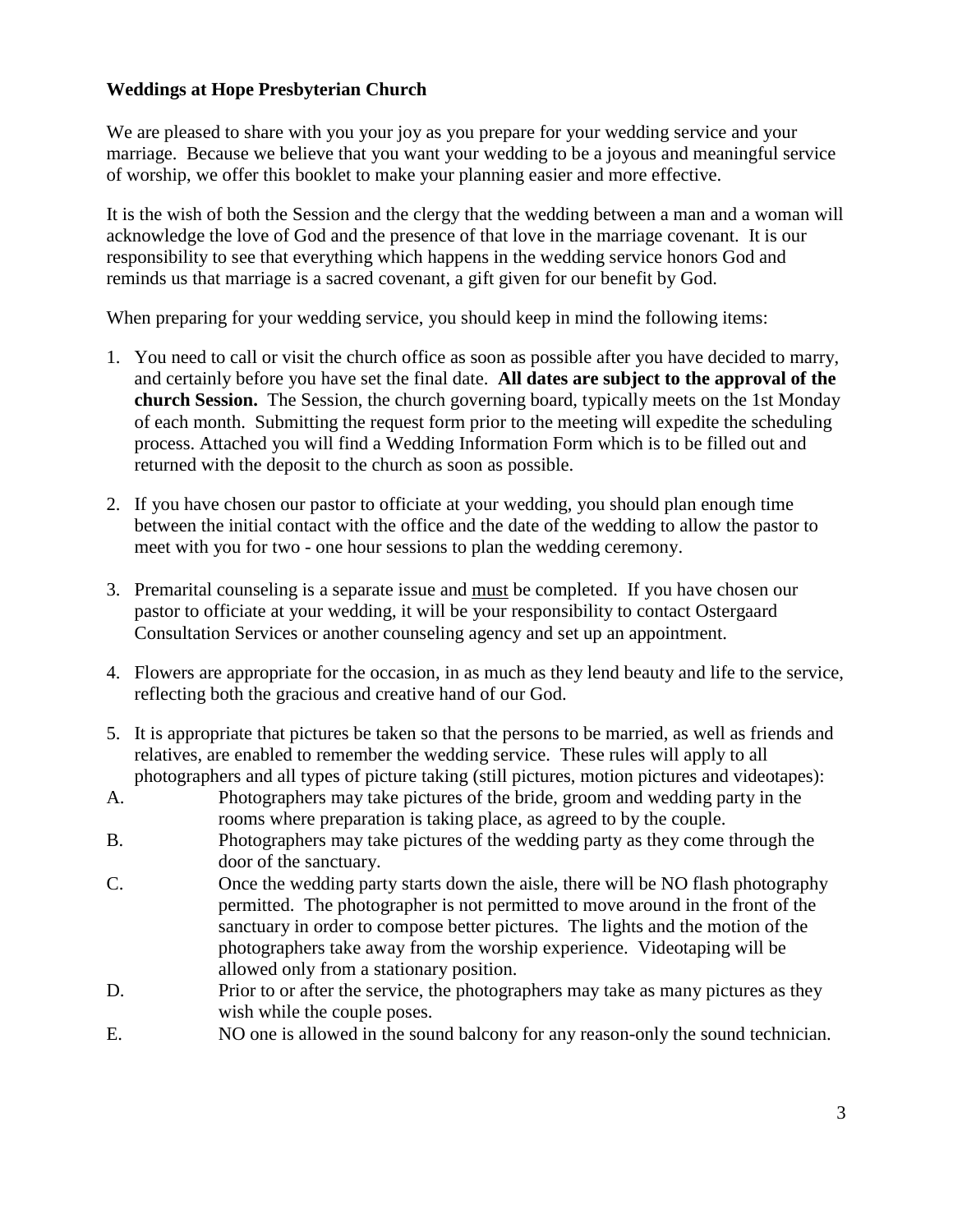#### **Use of Church Facilities**

- 1. Activities which conflict with a planned church function will not be permitted on the day you requested.
- 2. Alcoholics Anonymous has a standing agreement to meet at Hope Presbyterian Church every Saturday night. Due to organizational procedures, other activities cannot take place elsewhere in the church while AA meets. Weddings must be scheduled no later than 4:00 pm. Everyone, bridal party and guests, must vacate the premise no later than 5:30 pm.
- 3. Wedding parties will not be permitted to use any part of the church that was not reserved in advance. Use of unreserved areas will result in additional fees.
- 4. In case of inclement weather, if you have reserved the Hopewood Chapel, you will have the church sanctuary available for your wedding service. The church will not book two weddings on the same day, so that the sanctuary is always available for the wedding party to use in the case of rain, excessive heat, etc. In case of rain, the decision to move inside will be made by the Wedding Hostess, Pastor and Sound Tech at least two hours prior to the wedding.
- 5. Use of any facility for a wedding at Hope Presbyterian Church includes the Fireside Room as the bride and bridesmaids' dressing room. The groom and groomsmen may dress in a designated classroom.
- 6. It is understood that those using the church facilities will leave things as they were found prior to the scheduled activity.
- 7. All personal property must be removed from the church following the ceremony. If anything was left behind accidentally, please contact the church office.

#### **Rules & Regulations**

- 1. Hope Presbyterian Church requires the presence of a pastor at all weddings which take place on church grounds, unless special arrangements have been made and approved by the church Session. It is your responsibility to make this known on the Wedding Information Form.
- 2. Wedding dances and throwing rice are not allowed in church or on its grounds.
- 3. Do not pound nails into rails or any other part of the church facility.
- 4. If you wish to use Hope Presbyterian Church's sound equipment, which includes the keyboard, microphones and sound system, you will need to hire our sound tech at an additional fee as listed in staff fees.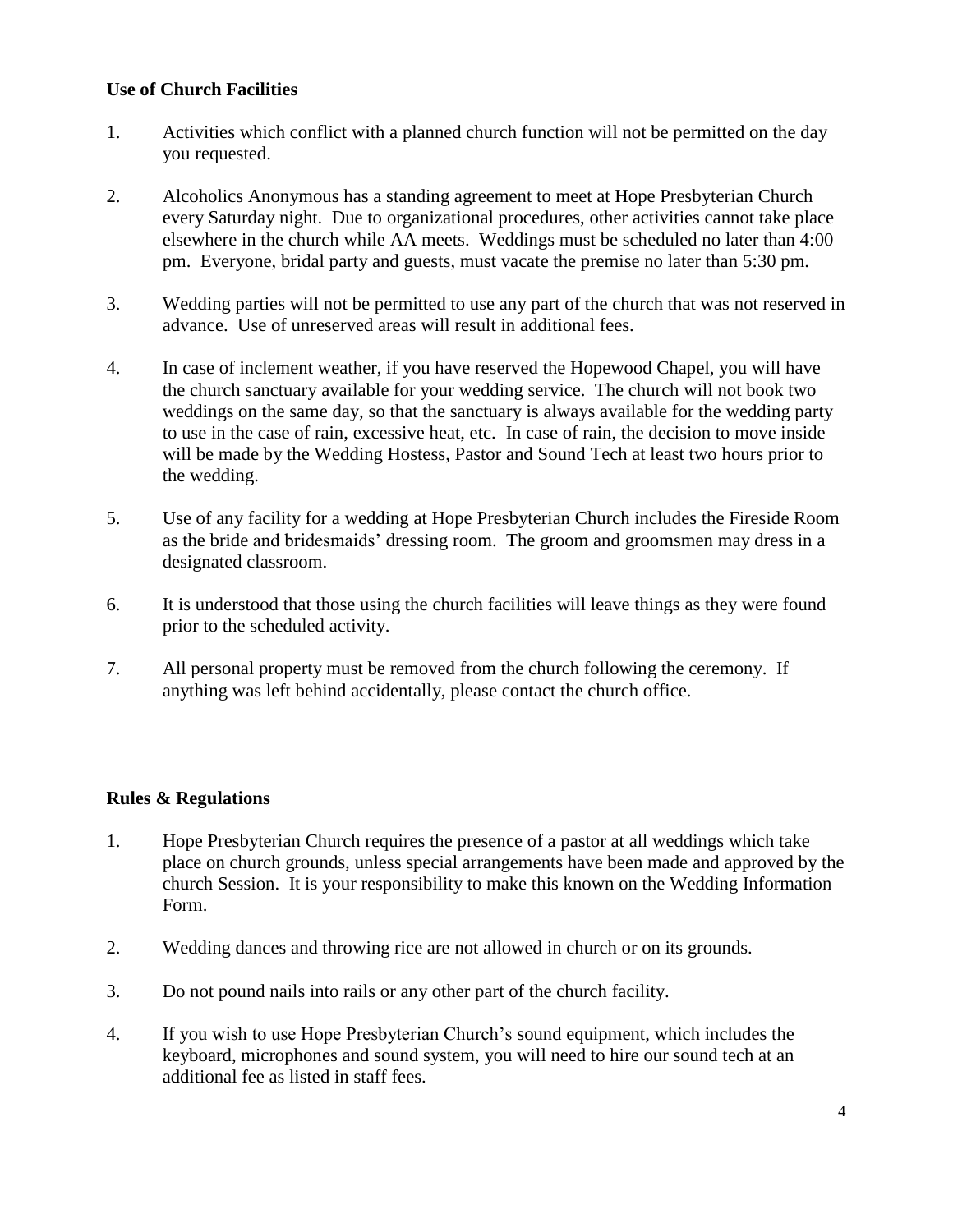- 5. Alcoholic beverages are NOT allowed on the church premises.
- 6. If gifts are brought to the church, Hope Church assumes no responsibility for them. You should ask someone to be in charge of them at all times during the ceremony and reception.
- 7. No sit-down meals will be served by the Hope Presbyterian Women. All meals must be completely catered and served by the caterers. No sit-down meals can be served when there are more than 200 guests unless appropriate plans for serving in shifts are made.
- 8. Hope Presbyterian Church does not print wedding bulletins. You can have that done by a printing company at minimal cost. DO NOT print your bulletins prior to discussing the worship order with the officiating pastor.

### **Guidelines for Worship At A Wedding**

A wedding held at Hope Presbyterian Church is a service of worship. To this end, all components of the wedding service are to place emphasis upon the majesty, presence, love, blessings and guidance of God through praise, prayer, proclamation of the Word, and the worshiper's response. Normally, these needs are adequately met through the practices and tradition of Presbyterian worship. Couples need to be in consultation with the pastor PRIOR TO establishing a worship order, and most certainly before printing the worship bulletin. Following are some important guidelines regarding the worship policy:

- 1. The couple to be wed is encouraged to share with the pastor their feelings about the wedding service, what they would like to have included. They may even, with resources provided by the church and subject to final approval by the pastor, write their own wedding service.
- 2. Music: It is also appropriate to have music, and this matter should be discussed carefully with the pastor well in advance of the wedding service. The pastor, in consultation with the Music Coordinator, will have the final say in regard to music used in the service.
- 3. Music for weddings, which is being provided by the couple, will not be photocopied. It is against the law to photocopy most music (not considered part of the "public domain") without prior written approval from the publishers. As a Christian community, we consider it our responsibility to abide by this law. All sheet music that is not provided by Hope Presbyterian Church, therefore, will be purchased. If your organist and soloist each need a copy, both copies must be purchased.
- 4. Music other than traditional processionals and recessionals requested by the couple shall be purchased by the couple if it is not owned by the church or cannot be provided by the organist.
- 5. Hymn singing by the congregation is always appropriate and is enthusiastically encouraged by Hope Presbyterian Church.
- 6. Readings: Readings are appropriate in worship as long as they focus upon God and God's presence in our lives. Philosophical readings of an obscure nature, or those which focus upon human but not divine love, are not appropriate. Where selection of a certain piece is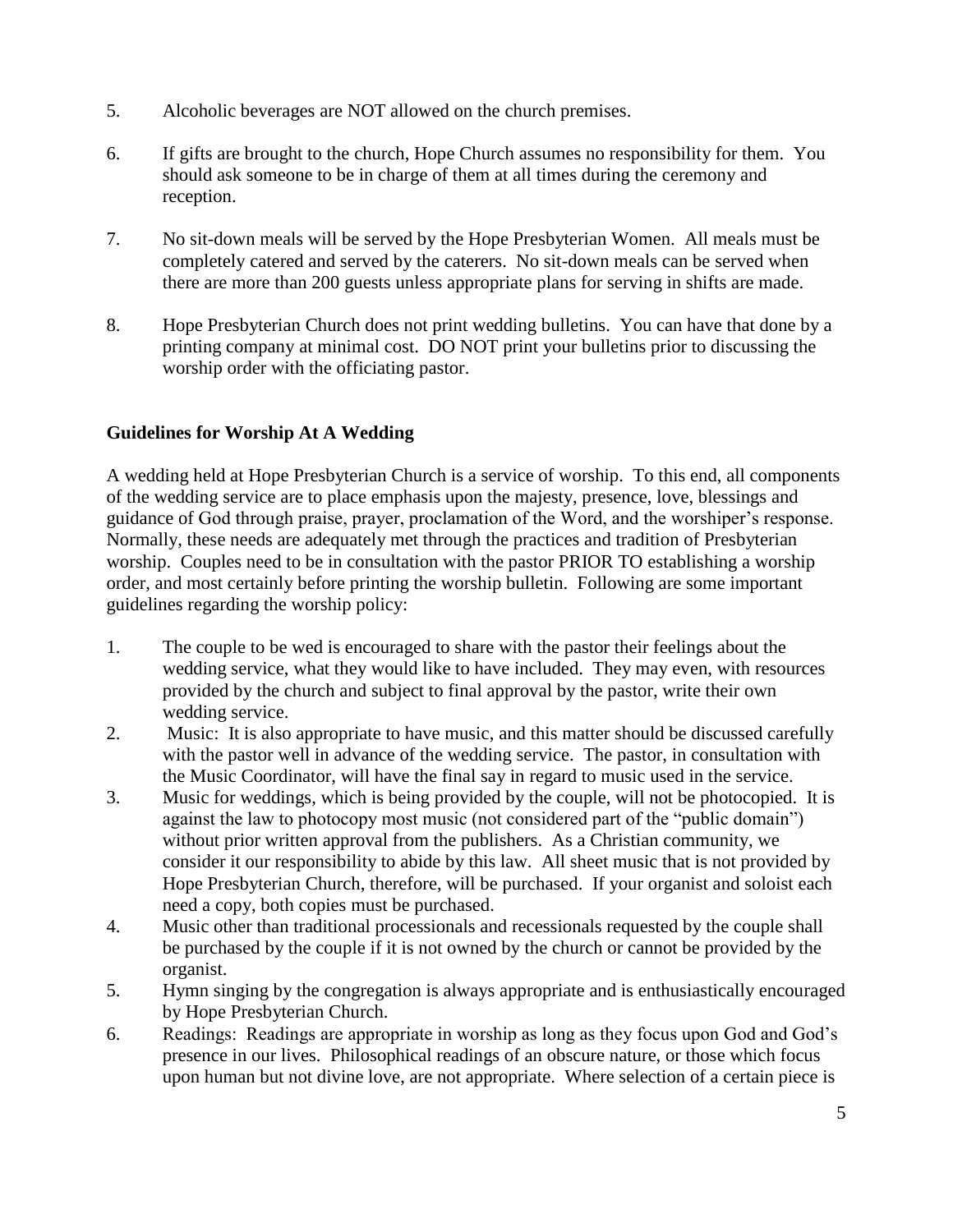open to one's interpretation, the pastor, in consultation with the couple, will have the final say.

7. Scripture and Sermon: Scripture readings will always be a part of the wedding ceremony. In consultation with the pastor, meaningful scripture readings may be selected by the couple. It is also appropriate, and quite meaningful, to consider asking members of the wedding party to read scripture in the service. This option can be discussed more fully with the pastor. A short message expounding upon the meaning of scripture lessons and addressing the Christian meaning of marriage will be delivered following the reading of scripture.

We look forward to celebrating your marriage with you! As we gather in the name of Jesus Christ, it is our hope and prayer that all we do on your special day will be pleasing to God and personally fulfilling for the two of you as you join together. Please know that by having your wedding at Hope Presbyterian Church, you are supported not only through the program and policies set forth by the congregation, but also in its life of prayer. May God's blessings go with you on this most important journey of your lives!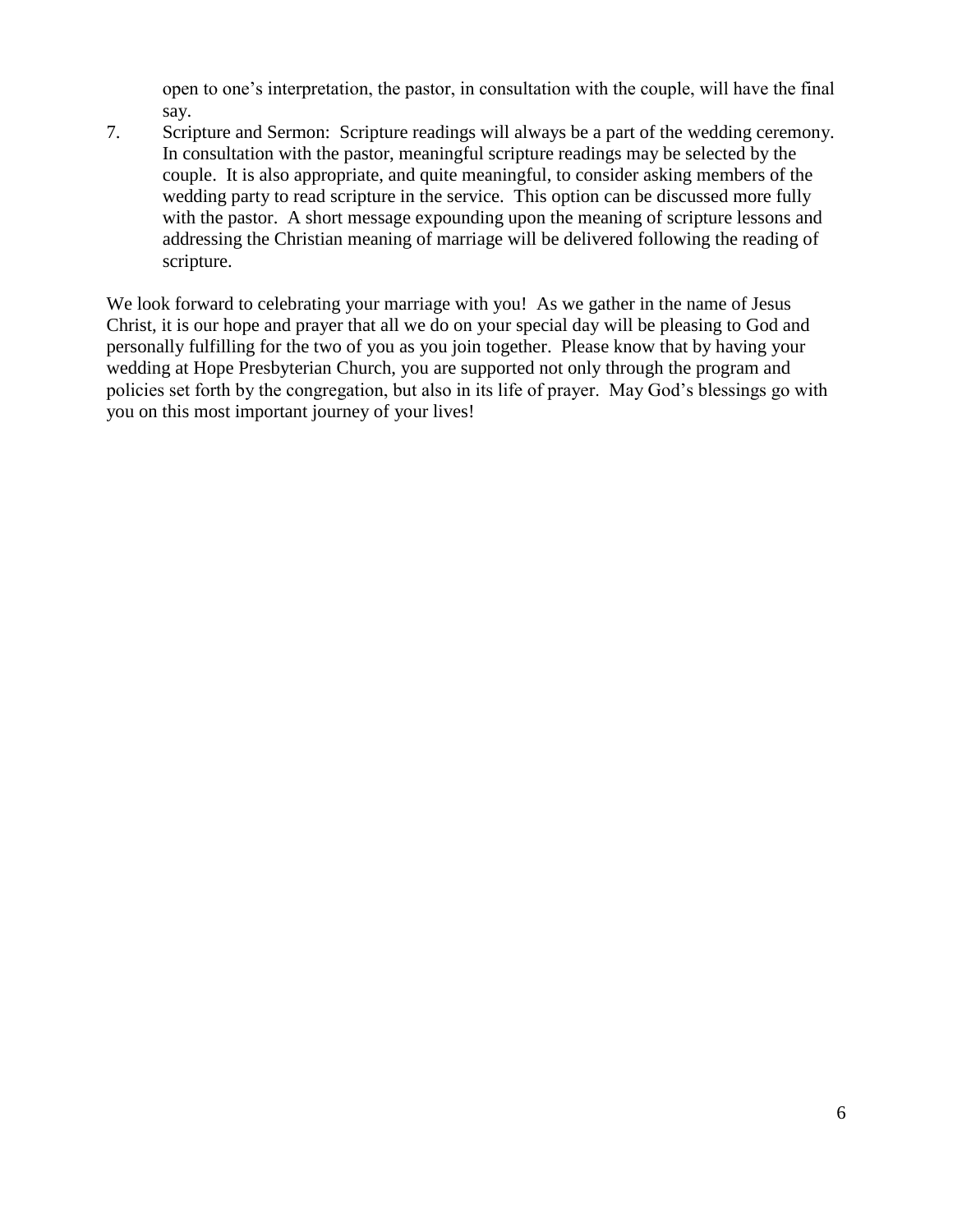## Wedding Information Form - Hope Presbyterian Church

|                                                                                                                                                                                                                                                                                                                                                                                                                                                                                                             | Daytime Phone: ( ) _______________________ Evening Phone: ( ) __________________                                                     |  |  |  |  |  |  |
|-------------------------------------------------------------------------------------------------------------------------------------------------------------------------------------------------------------------------------------------------------------------------------------------------------------------------------------------------------------------------------------------------------------------------------------------------------------------------------------------------------------|--------------------------------------------------------------------------------------------------------------------------------------|--|--|--|--|--|--|
|                                                                                                                                                                                                                                                                                                                                                                                                                                                                                                             |                                                                                                                                      |  |  |  |  |  |  |
|                                                                                                                                                                                                                                                                                                                                                                                                                                                                                                             |                                                                                                                                      |  |  |  |  |  |  |
|                                                                                                                                                                                                                                                                                                                                                                                                                                                                                                             |                                                                                                                                      |  |  |  |  |  |  |
|                                                                                                                                                                                                                                                                                                                                                                                                                                                                                                             | Daytime Phone: ( ) ______________________ Evening Phone: ( ) ___________________                                                     |  |  |  |  |  |  |
|                                                                                                                                                                                                                                                                                                                                                                                                                                                                                                             |                                                                                                                                      |  |  |  |  |  |  |
| Number of previous marriages: Bride _________ Groom _______                                                                                                                                                                                                                                                                                                                                                                                                                                                 |                                                                                                                                      |  |  |  |  |  |  |
| DATE OF WEDDING: _______<br>Approximate number of guests:<br>Number of attendants: _________ Bridesmaids _______ Groomsmen<br>Type of wedding: _______ Formal _______ Informal<br>Wedding will take place in?<br>(Sanctuary seats 200, Hopewood Chapel seats 200)<br>Will you be needing an organist/pianist? _______<br>Will you have special music? ________<br>(This is your responsibility. The church does not provide special music for weddings.)<br>Will you be using the church's sound equipment? | Sanctuary __________ Hopewood Chapel __________ Other __________________________                                                     |  |  |  |  |  |  |
| Name and address of the Best Man and Maid/Matron of Honor:<br>Address:<br>Will these people be witnesses on the wedding license? _______Yes<br>If no, who will?<br>Name of pastor performing the wedding ceremony: _______<br>Have you contacted the pastor to make sure he or she is available?<br>RECEPTION at Hope Church? _______Yes<br>Upon completion of this form, mail to:<br>Phone: (320)796-2650<br>Email: hopepres@gmail.com                                                                     | <b>No</b><br><b>Yes</b><br><b>No</b><br><b>Solution</b> No<br>Hope Presbyterian Church<br>7730 North Shore Drive<br>Spicer, MN 56288 |  |  |  |  |  |  |